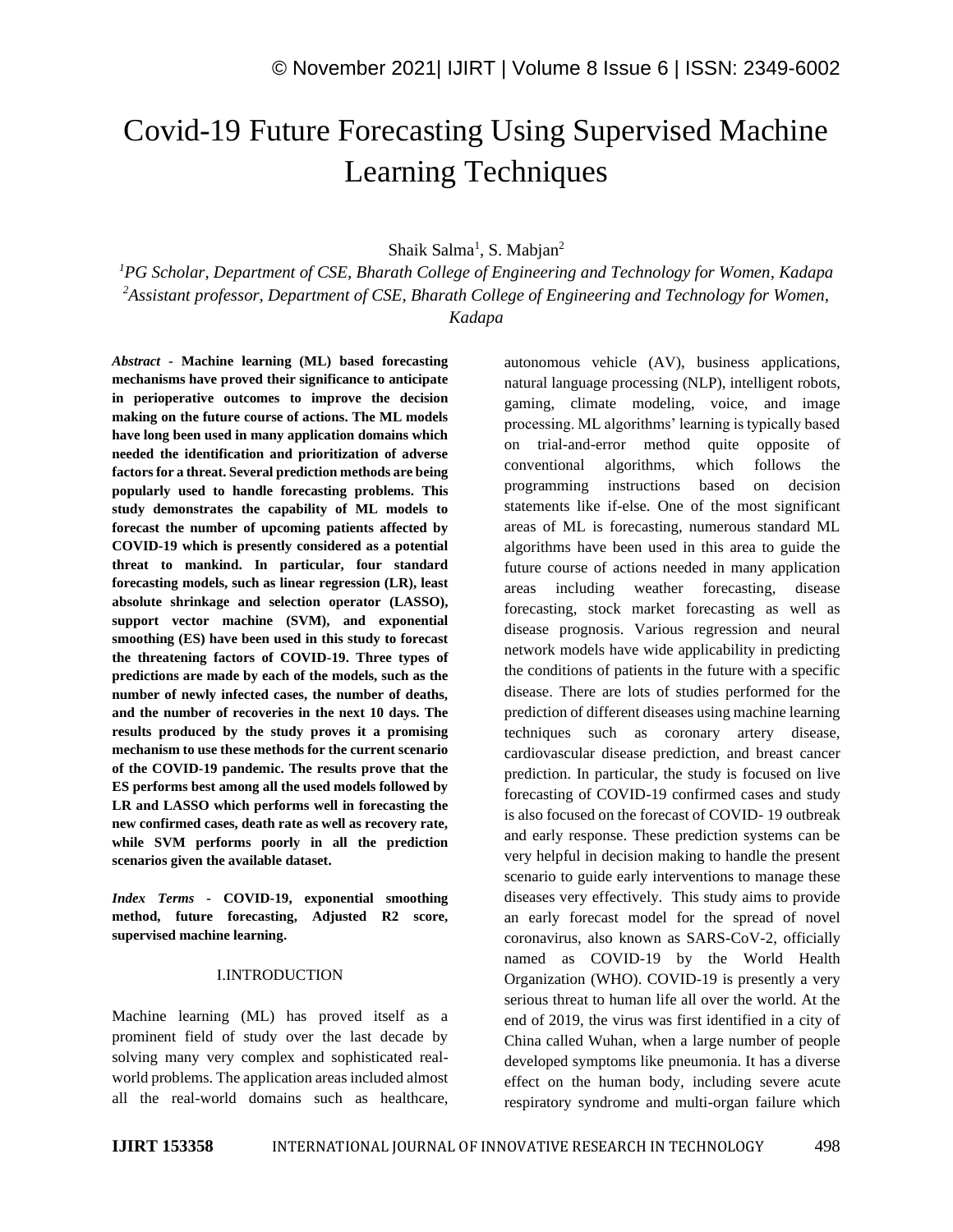can ultimately lead to death in a very short duration. Hundreds of thousands of people are affected by this pandemic throughout the world with thousands of deaths every coming day. Thousands of new people are reported to be positive every day from countries across the world. The virus spreads primarily through close person to person physical contacts, by respiratory droplets, or by touching the contaminated surfaces. The most challenging aspect of its spread is that a person can possess the virus for many days without showing symptoms. The causes of its spread and considering its danger, almost all the countries have declared either partial or strict lockdowns throughout. the affected regions and cities. Medical researchers throughout the globe are currently involved to discover an appropriate vaccine and medications for the disease. Since there is no approved medication till now for killing the virus so the governments of all countries are focusing on the precautions which can stop the spread. Out of all precautions,  $\&$ quot; be informed $\&$ quot; about all the aspects of COVID-19 is considered extremely important. To contribute to this aspect of information, numerous researchers are studying the different dimensions of the pandemic and produce the results to help humanity The study is about novel coronavirus also known as COVID-19 predictions. The COVID-19 has proved a present potential threat to human life. It causes tens of thousands of deaths and the death rate is increasing day by day throughout the globe. To contribute to this pandemic situation control, this study attempts to perform future forecasting on the death. rate, the number of daily confirmed infected cases and the number of recovery cases in the upcoming 10 days. The forecasting has been done by using four ML approaches.

# II. EXISTING ANALYSIS

Much research has already been done using various artificial intelligence for diagnosing and predicting COVID-19 infection and recovery. In the work of data mining predictive model for COVID-19 patient's recovery were developed with four data mining algorithms but however among them, model made of the decision tree has the highest accuracy of 99.85%. In the work of convolutional neural networks that predict novel coronavirus with x-ray images were developed. The deep learning technique, which is one

of the sub-branches of ML, inspired by the structure of the human brain is used for the automatic prediction of 2019-nCoV patients. Dataset with chest x-ray images were used, and pre-trained models including InceptionV3, ResNet50 and Inception ResNetV2 were trained and tested on the dataset. The performance result of the study showed that the RestNet pre-trained model gave the highest accuracy among the three models: 98%. Therefore, this shows that the model can help health workers to make decisions in clinical practice with high-performance accuracy, which can also detect 2019-nCoV in the early stages of infection. In the work of a modified susceptible-exposedinfectious- removed (SEIR) Model and ML Model for prediction of the trend of the 2019- nCoV pandemic in China were developed under public health interventions. The models were effective in predicting the pandemic peaks and size. Population migration data before and after 23rd January 2020 and updated 2019-nCoV epidemiological data were integrate into the SEIR Model to derive the pandemic curve. The ML approach was trained on 2003 SARS data to predict the pandemic. In the work of data mining and a deep learning pilot study were carried out to predict 2019 nCoV incidence by levering Google trend data in Iran. Long Short-Term Memory and Linear Regression Models were used to estimate the number of 2019 nCoV positive cases. The models were evaluated with root mean square error (RMSE) metric and 10 folds cross-validation techniques, respectively. The RMSE of long short-term memory and linear regression Models were 27.187 and 7.562, respectively. Moreover, the study predicted the trend of the 2019 nCoV outbreak. Such predictions can support healthcare managers and policy makers with planning, allocating and deploying healthcare resources effectively. Reference identified an intrinsic 2019 nCoV genomic signature using an ML-based alignment-free approach. This approach incorporated ML-controlled digital signal analysis of genome analysis, augmented decision-making process and  $Spearman& #39$ ; rank correlation coefficient analysis for validation result. The result of the study corroborates the research hypothesis of a bat as the origin 2019-nCoV pandemic and the study further classifies the pandemic as Sarbecovirus within beta coronavirus. More than 5000 unique genomic sequences from the dataset, totaling 61:8 million bp were analyzed with more than 90% accuracy. In the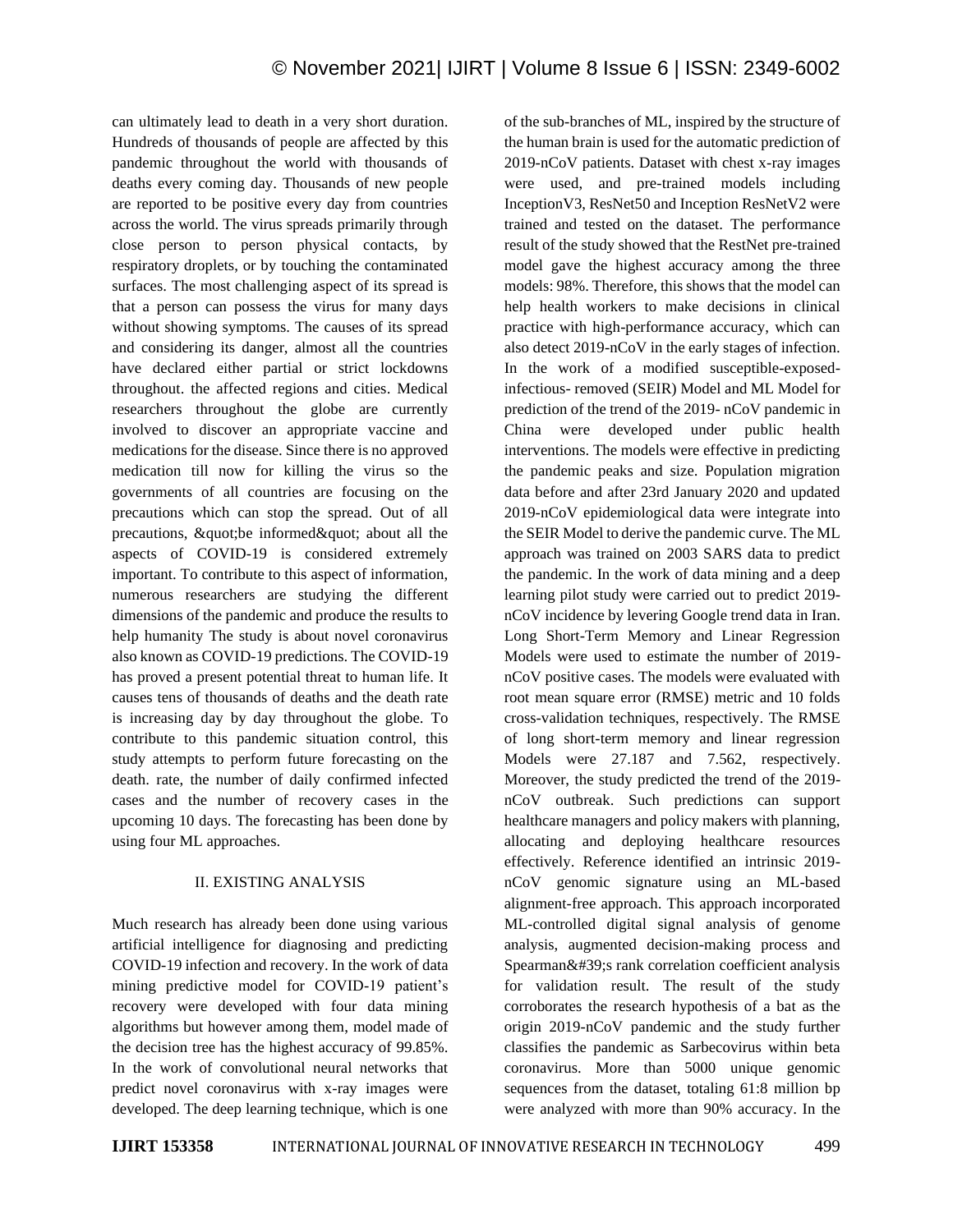work of the machine learning-based approach was developed for a real-time forecast of 2019-nCoV outbreak using news alerts reported by Media Cloud and official heath report from Chinese Center Disease for Control and Prevention, internet search activity from Baidu and daily forecast from GLEAM (an agent-based mechanistic model)

## III. PROPOSED WORK

The study is about novel coronavirus also known as COVID19 predictions. The COVID-19 has proved a present potential threat to human life. It causes tens of thousands of deaths and the death rate is increasing day by day throughout the globe. To contribute to this pandemic situation control, this study attempts to perform future forecasting on the death rate, the number of daily confirmed infected cases and the number of recovery cases in the upcoming 10 days. The forecasting has been done by using four ML approaches that are appropriate to this context. The dataset used in the study contains daily time series summary tables, including the number of confirmed cases, deaths, and recoveries in the past number of days from which the pandemic started. Initially, the dataset has been preprocessed for this study to find the global statistics of the daily number of deaths, confirmed cases, and recoveries. The resulted timeseries has been extracted from the reported data as shown in Table 4, the samples of the resulted dataset are shown in Tables 5, 6, 7 respectively. After the initial data preprocessing step, the dataset has been divided into two subsets: a training set (56 days) to train the models and testing set (10 days). The learning models such as SVM, LR, LASSO, and ES have been used in this study. These models have been trained on the days and newly confirmed cases, recovery, and death patterns. The learning models have then been evaluated based on important metrics such as R2 score, R2 adjusted score MSE, RMSE, and MAE and reported in the results. The proposed approach used in the study has been shown as a block diagram. This study attempts to develop a system for the future forecasting of the number of cases affected by COVID19 using machine learning methods. The dataset used for the study contains information about the daily reports of the number of newly infected cases, the number of recoveries, and the number of deaths due to COVID-19 worldwide. As the death rate and confirmed cases are increasing day by day which is an alarming situation for the world. The number of people who can be affected by the COVID-19 pandemic in different countries of the world is not well known. This study is an attempt to forecast the number of people that can be affected in terms of new infected cases and deaths including the number of expected recoveries for the upcoming 10 days. Four machine learning models LR, LASSO, SVM, and ES have been used to predict the number of newly infected cases, the number of deaths, and the number of recoveries.

## IV. METHODOLOGY

Dataset preparation and preprocessing: Data is the foundation for any machine learning project. The second stage of project implementation is complex and involves data collection, selection, preprocessing, and transformation. Each of these phases can be split into several steps. Data collection: It's time for a data analyst to pick up the baton and lead the way to machine learning implementation. The job of a data analyst is to find ways and sources of collecting relevant and comprehensive data, interpreting it, and analyzing results with the help of statistical techniques. The type of data depends on what you want to predict. There is no exact answer to the question "How much data is needed?" because each machine learning problem is unique. In turn, the number of attributes data scientists will use when building a predictive model depends on the attributes' predictive value. 'The more, the better' approach is reasonable for this phase. Some data scientists suggest considering that less than one third of collected data may be useful. It's difficult to estimate which part of the data will provide the most accurate results until the model training begins. That's why it's important to collect and store all data — internal and open, structured and unstructured. The tools for collecting internal data depend on the industry and business infrastructure. For example, those who run an onlineonly business and want to launch a personalization campaign can try out such web analytic tools as Mixpanel, Hotjar, CrazyEgg, well-known Google analytics, etc. A web log file, in addition, can be a good source of internal data. It stores data about users and their online behavior: time and length of visit, viewed pages or objects, and location. Companies can also complement their own data with publicly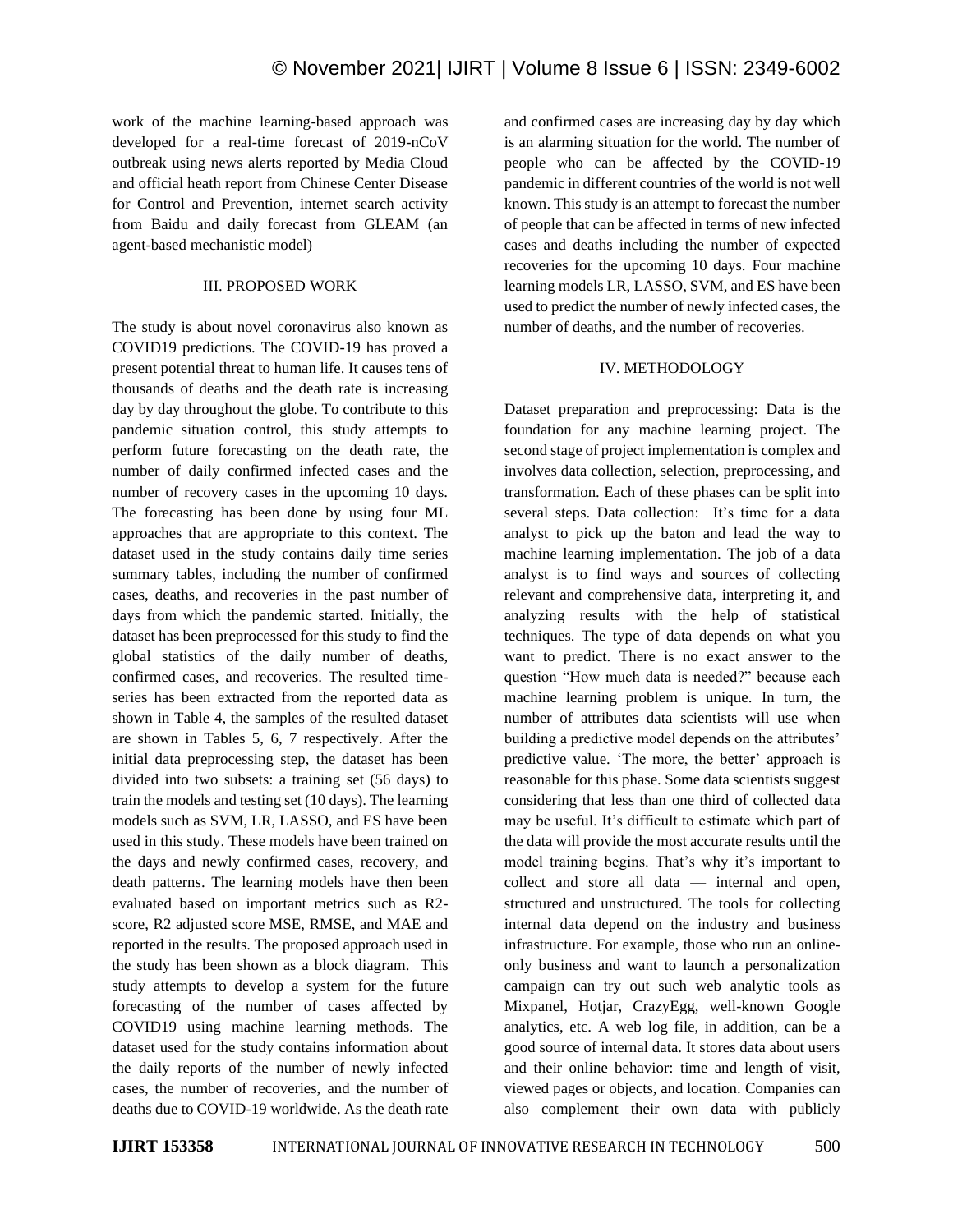available datasets. For instance, Kaggle, Github contributors, AWS provide free datasets for analysis. Data preprocessing: The purpose of preprocessing is to convert raw data into a form that fits machine learning. Structured and clean data allows a data scientist to get more precise results from an applied machine learning model. The technique includes data formatting, cleaning, and sampling. Data formating:- The importance of data formatting grows when data is acquired from various sources by different people. The first task for a data scientist is to standardize record formats. A specialist checks whether variables representing each attribute are recorded in the same way. Titles of products and services, prices, date formats, and addresses are examples of variables. The principle of data consistency also applies to attributes represented by numeric ranges.



Fig-2: Front end module diagram

#### Data cleaning: -

This set of procedures allows for removing noise and fixing inconsistencies in data. A data scientist can fill in missing data using imputation techniques, e.g. substituting missing values with mean attributes. A specialist also detects outliers — observations that deviate significantly from the rest of distribution. If an outlier indicates erroneous data, a data scientist deletes or corrects them if possible. This stage also includes removing incomplete and useless data objects.

#### Data anonymization:

Sometimes a data scientist must anonymize or exclude attributes representing sensitive information (i.e. when working with healthcare and banking data). Data sampling: - Big datasets require more time and computational power for analysis. If a dataset is too large, applying data sampling is the way to go. A data scientist uses this technique to select a smaller but representative data sample to build and run models much faster, and at the same time to produce accurate outcomes.

## Featuraization:-

Featuraization is a way to change some form of data (text data, graph data, time-series data…) into a numerical vector. Featuraization is different from feature engineering. Feature engineering is just transforming the numerical features somehow so that the machine learning models work well. In feature engineering, features are already in the numerical form. Whereas in Featuraization data not need to be in the form of numerical vector. The machine learning model cannot work with row text data directly. In the end, machine learning models work with numerical (categorical, real…) features. So it is import to change some type of data into numerical vector so that we can leverage the whole power of linear algebra (making the decision boundary between data points) and statistics tools\with other types of data also.

#### Data splitting:-

A dataset used for machine learning should be partitioned into three subsets — training, test, and validation sets. Training set: - A data scientist uses a training set to train a model and define its optimal parameters — parameters it has to learn from data.

Test set: - A test set is needed for an evaluation of the trained model and its capability for generalization. The latter means a model's ability to identify patterns in new unseen data after having been trained over a training data. It's crucial to use different subsets for training and testing to avoid model over fitting, which is the incapacity for generalization we mentioned above.

#### Modeling:-

During this stage, a data scientist trains numerous models to define which one of them provides the most accurate predictions.

## Model training:-

After a data scientist has preprocessed the collected data and split it into three subsets, he or she can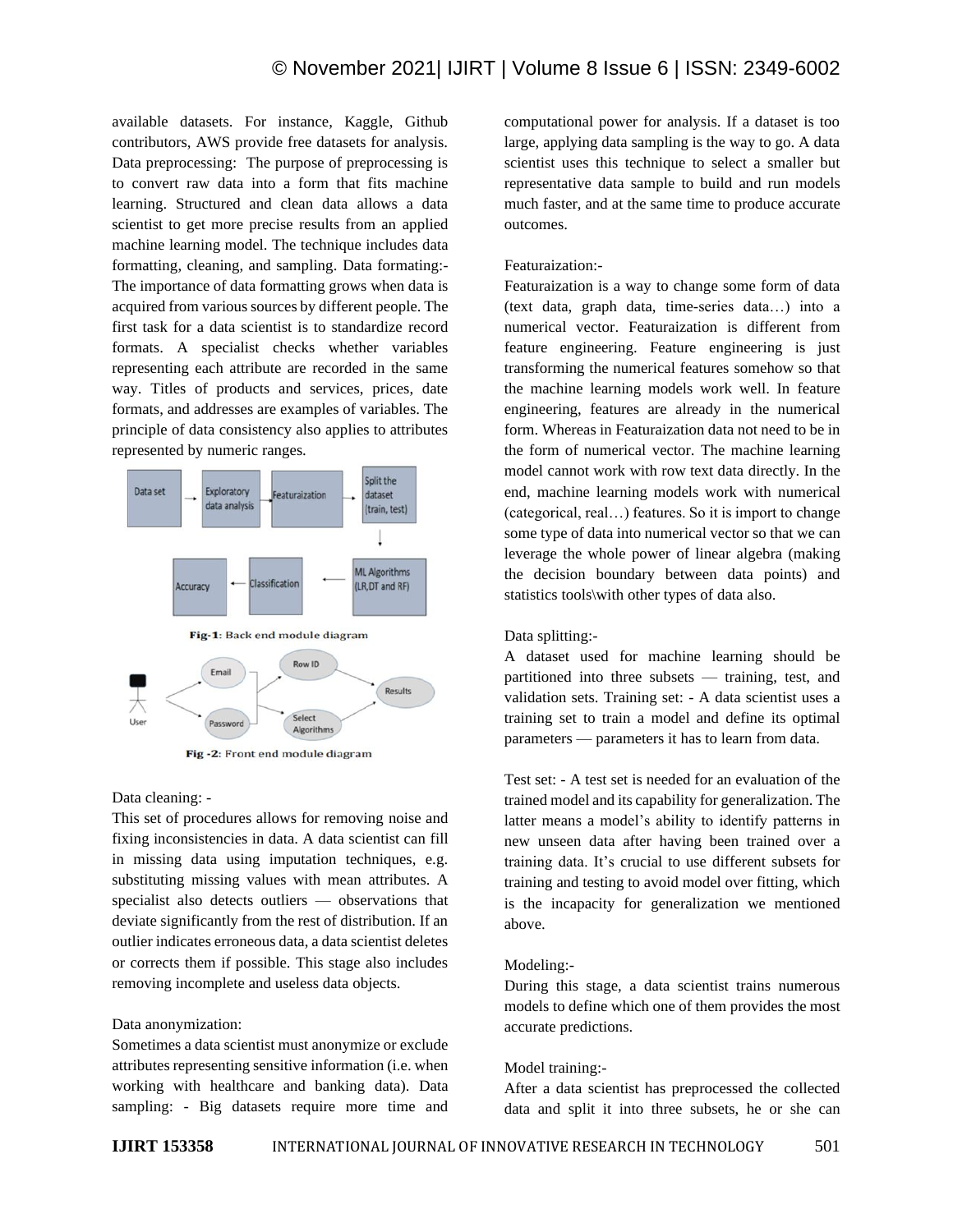proceed with a model training. This process entails "feeding" the algorithm with training data. An algorithm will process data and output a model that is able to find a target value (attribute) in new data — an answer you want to get with predictive analysis. The purpose of model training is to develop a model. Two model training styles are most common — supervised and unsupervised learning. The choice of each style depends on whether you must forecast specific attributes or group data objects by similarities.

# Supervised learning: -

Supervised learning allows for processing data with target attributes or labeled data. These attributes are mapped in historical data before the training begins. With supervised learning, a data scientist can solve classification and regression problems. Unsupervised learning: - During this training style, an algorithm analyzes unlabeled data. The goal of model training is to find hidden interconnections between data objects and structure objects by similarities or differences. Unsupervised learning aims at solving such problems as clustering, association rule learning, and dimensionality reduction. For instance, it can be applied at the data preprocessing stage to reduce data complexity.

## Hyper parameter Tuning:-

A Machine Learning model is defined as a mathematical model with a number of parameters that need to be learned from the data. By training a model with existing data, we are able to fit the model parameters. However, there is another kind of parameters, known as Hyperparameters, that cannot be directly learned from the regular training process. They are usually fixed before the actual training process begins. These parameters express important properties of the model such as its complexity or

how fast it should learn. Some examples of model hyperparameters include:

The penalty in Logistic Regression Classifier i.e. L1 or L2 regularization

- The learning rate for training a neural network.
- The C and sigma hyperparameters for support vector machines.
- The k in k-nearest neighbors. The aim of this module is to explore various strategies to tune hyperparameter for Machine learning model.
- Models can have many hyperparameters and finding the best combination of parameters can be treated as a search problem. Two best strategies for Hyperparameter tuning are:
- GridSearchCV
- RandomizedSearchCV

## Model Testing:-

The goal of this step is to develop the simplest model able to formulate a target value fast and well enough. A data scientist can achieve this goal through model tuning. That's the optimization of model parameters to achieve an algorithm's best performance. One of the more efficient methods for model evaluation and tuning is cross-validation Cross-validation: - Crossvalidation is the most commonly used tuning method. It entails splitting a training dataset into ten equal parts (folds). A given model is trained on only nine folds and then tested on the tenth one (the one previously left out). Training continues until every fold is left aside and used for testing. As a result of model performance measure, a specialist calculates a crossvalidated score for each set of hyperparameters. A data scientist trains models with different sets of hyperparameters to define which model has the highest prediction accuracy. The crossvalidated score indicates average model performance across ten holdout folds. Then a data science specialist tests models with a set of hyperparameter values that received the best cross-validated score. There are various error metrics for machine learning tasks.

## SOFTWARE USED

Programming Language : Python HARDWARE REQUIREMENTS PROCESSOR : Dual Core 2 Duos. RAM : 4 GB DD RAM HARD DISK : 250 GB ALGORITHM / TECHNIQUE USED

Four regression models have been used in this study of COVID-19 future forecasting:

- **Linear Regression**
- LASSO Regression
- Support Vector Machine
- Exponential Smoothing

## V.CONCLUSION